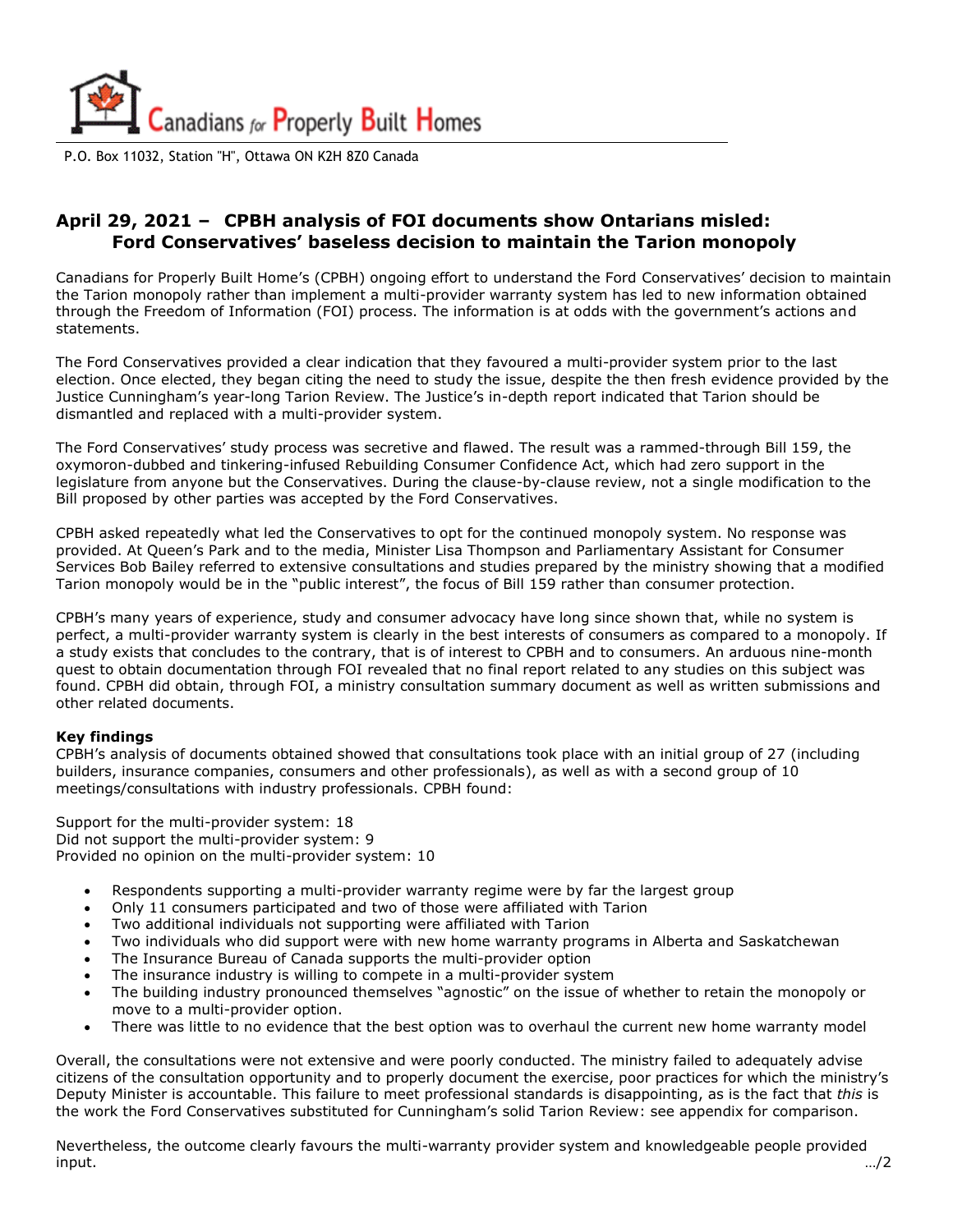

 $2 -$ 

The analysis also indicated the building industry characterized Tarion as "broken", believes Justice Cunningham's recommendations "all stick", and that they are "amazed" Tarion has "lasted so long despite the amount of criticism." They also remarked that "consumers are driving the change agenda" and that "that's the barometer."

Minister Thompson's press secretary, Niko Vavassis, wrote in a statement to the CBC: "After extensive consultation with home builders and home buyers it was clear that the best option was to overhaul the current new home warranty model..." <https://www.cbc.ca/news/canada/ottawa/tarion-ontario-legislation-1.5385555>

Minister Thompson is on record making similar statements as is Parliamentary Assistant Bailey. The documents show that the consultation was not extensive, indeed it was minimal, and contain no justification for continuing with the current model as the best option. As a result, the above statement is false.

#### **Thompson and Ford owe Ontarians an explanation**

Why did the Ford Conservatives choose to tinker with the Tarion monopoly in the face of evidence to the contrary? Why did they tell Ontarians they had evidence favouring a monopoly when their consultation said the opposite?

The reason for this choice is of great importance to the citizens of Ontario. Every day, consumers are paying into a mandatory new home warranty that does not put consumer protection first, while Tarion executives pay themselves like royalty. Many owners of newly built homes are "house-wrecked", suffering in homes riddled with building code violations that they can neither fix nor sell, facing unresponsive builders and Tarion representatives. The available dispute resolution system at the License Appeal Tribunal is so brutally against consumers that the vast majority cannot win. The evidence for that is here: [http://canadiansforproperlybuilthomes.com/wp](http://canadiansforproperlybuilthomes.com/wp-content/uploads/2020/05/2019-Licence-Appeal-Tribunal-Analysis.pdf)[content/uploads/2020/05/2019-Licence-Appeal-Tribunal-Analysis.pdf](http://canadiansforproperlybuilthomes.com/wp-content/uploads/2020/05/2019-Licence-Appeal-Tribunal-Analysis.pdf) 

Every day, Ontario's consumers are putting their life's savings on the line to buy newly built homes. They deserve to know why they are stuck with a dysfunctional, mandatory monopoly that favours builders over consumers, rather than a competitive model for new home warranties that protects them, like many other provinces have.

CPBH calls on Minister Lisa Thompson and Premier Doug Ford to reveal the real reason they are maintaining the Tarion monopoly and to explain to Ontarians why they have been misled. As well, if there are other related documents, provide them.



Founded in 2004, Canadians for Properly Built Homes (CPBH) is an independent, national, not for profit corporation dedicated to healthy, safe, durable, energy efficient residential housing for Canadians, and is the only organization of its kind in Canada. Working for consumer awareness and protection, CPBH is run by a volunteer Board of Directors and is supported by a volunteer Advisory Council of industry experts and other key stakeholders. CPBH earned "partner" status with the Canadian Consumer Information Gateway (Industry Canada).

**Website**: www.canadiansforproperlybuilthomes.com

**Facebook**:<https://www.facebook.com/pages/Canadians-for-Properly-Built-Homes/1613240682226191> **Twitter**@cpbh01 **Instagram**: cpbh01

General enquiries: [info@canadiansforproperlybuilthomes.com](mailto:info@canadiansforproperlybuilthomes.com) Media enquiries: [media@canadiansforproperlybuilthomes.com](mailto:media@canadiansforproperlybuilthomes.com) 

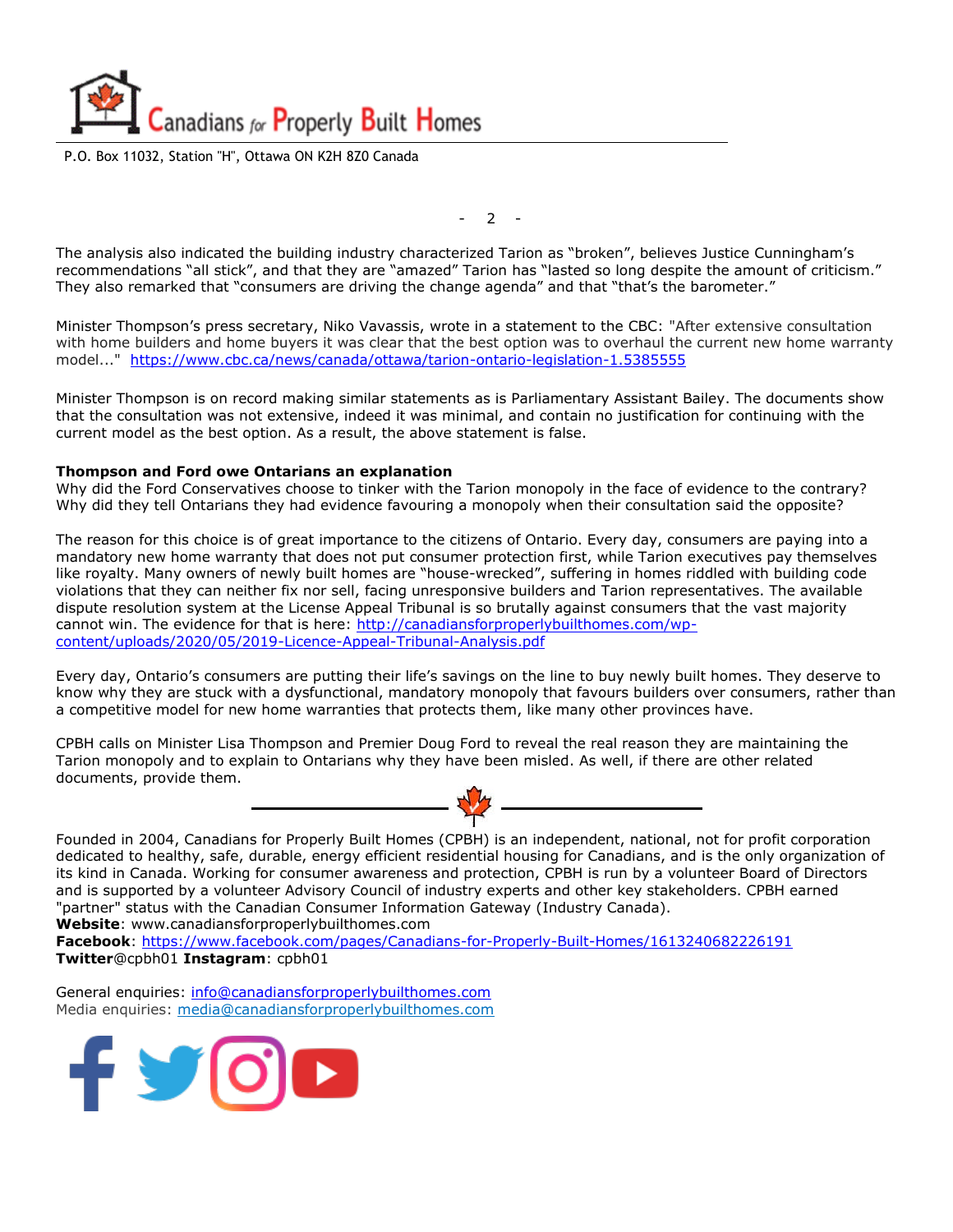

## **April 29, 2021 – Backgrounder**

### CPBH analysis of FOI documents show Ontarians misled: The Ford government's baseless decision to maintain the Tarion monopoly

The following statements guided CPBH in asking for documents through two FOI requests. Here is what CPBH learned from the documents received.

"After extensive consultation with home builders and home buyers it was clear that the best option was to overhaul the current new home warranty model," the minister's press secretary, Nicko Vavassis, wrote in a statement to the CBC. December 6, 2019 <https://www.cbc.ca/news/canada/ottawa/tarion-ontario-legislation-1.5385555>

Minister Thompson is on the record making similar statements as is Parliamentary Assistant Bailey.

What CPBH learned via the FOIs:

- There was no extensive consultation with home builders or home buyers, indeed, it was minimal
- There was no justification from these consultations to support maintaining the current new home warranty model as the best option

\*\*\*

"Last month, Consumer Services Minister Lisa Thompson announced the government had decided — after extensive consultation with the public and members of the building industry  $-$  to reject opening up home warranties to other providers."

January 23, 2020 <https://www.cbc.ca/news/canada/ottawa/tarion-hearing-monopoly-ottawa-1.5436115>

What CPBH learned via the FOIs:

• There was no extensive consultation with the public or the members of the building industry. The consultation was poorly conducted and minimal.

\*\*\*

Parliamentary Assistant Bailey stated publicly that "the studies I have seen done through the ministry…"

What CPBH learned via the FOIs:

• Copies of the final reports of these studies were requested. The response came back as "no responsive records".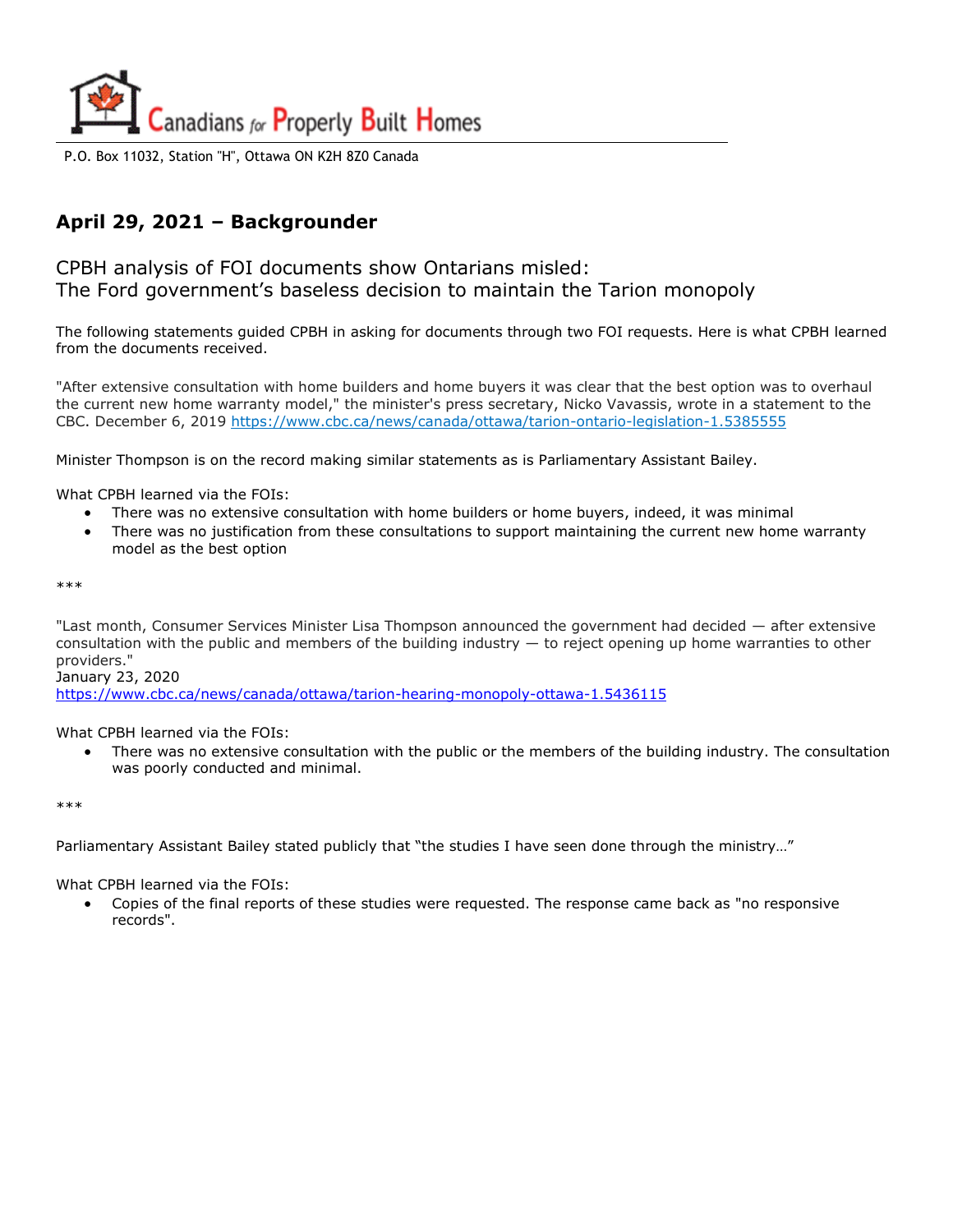

# **April 29, 2021 – Appendix**

## **CPBH analysis of FOI documents show Ontarians misled: The Ford government's baseless decision to maintain the Tarion monopoly**

Comparison of consultation approaches in Justice Cunningham's Tarion Review and the Ministry of Government and Consumer Services (MGCS) Consultation/Studies

Summary – Despite the difference in approaches, both Justice Cunningham's Tarion review and the Ministry's approach **both had the same results**: **Move to the multi-warranty provider model**. The results were ignored by the Ford Conservatives and not made public.

| <b>Ministry of Government and</b><br><b>Consumer Services (MGCS)</b>                                                                                                                 |
|--------------------------------------------------------------------------------------------------------------------------------------------------------------------------------------|
| <b>Consultations/Studies</b><br>June 1, 2018 to June 30, 2020                                                                                                                        |
| CPBH obtained information via two<br>Freedom of Information requests. The<br>documents did not contain any<br>statement about the approach to the<br>consultation, just the results. |
| There were two sources of information                                                                                                                                                |
| identified related to studies and<br>consultations:                                                                                                                                  |
| 1. Feedback that the Ministry<br>received in response to the<br>February 2019 announcement:                                                                                          |
| 27 (including builders,<br>insurance companies,<br>consumers and other<br>professionals). Note: There<br>were only 11 consumers and<br>two of them were affiliated<br>with Tarion.   |
| 2. 10 additional consultations where<br>the Ministry subsequently sought<br>out consultations with<br>professionals across the industry                                              |
|                                                                                                                                                                                      |
|                                                                                                                                                                                      |